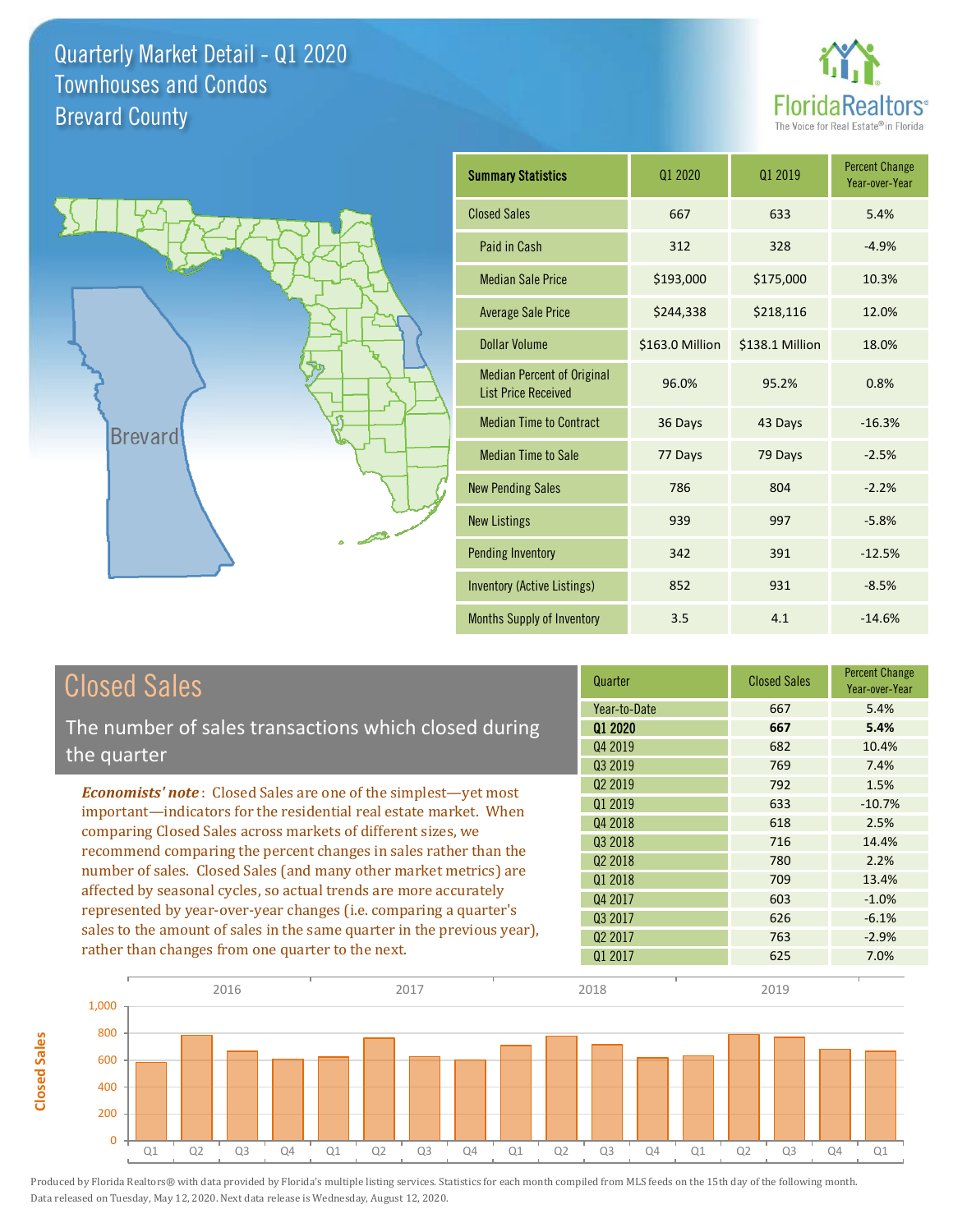

| Cash Sales                                                                                                               | Quarter             | <b>Cash Sales</b> | <b>Percent Change</b><br>Year-over-Year |
|--------------------------------------------------------------------------------------------------------------------------|---------------------|-------------------|-----------------------------------------|
|                                                                                                                          | Year-to-Date        | 312               | $-4.9%$                                 |
| The number of Closed Sales during the quarter in                                                                         | 01 2020             | 312               | $-4.9%$                                 |
| which buyers exclusively paid in cash                                                                                    | Q4 2019             | 274               | $-10.2%$                                |
|                                                                                                                          | 03 2019             | 320               | $-6.4%$                                 |
|                                                                                                                          | 02 2019             | 353               | $-9.9%$                                 |
|                                                                                                                          | Q1 2019             | 328               | $-17.4%$                                |
| <b>Economists' note</b> : Cash Sales can be a useful indicator of the extent to                                          | Q4 2018             | 305               | $-3.2%$                                 |
| which investors are participating in the market. Why? Investors are                                                      | Q3 2018             | 342               | 12.9%                                   |
| far more likely to have the funds to purchase a home available up front,                                                 | 02 2018             | 392               | $-2.5%$                                 |
| whereas the typical homebuyer requires a mortgage or some other                                                          | 01 2018             | 397               | 6.1%                                    |
| form of financing. There are, of course, many possible exceptions, so<br>this statistic should be interpreted with care. | Q4 2017             | 315               | $-8.7%$                                 |
|                                                                                                                          | Q3 2017             | 303               | $-21.3%$                                |
|                                                                                                                          | Q <sub>2</sub> 2017 | 402               | $-6.9%$                                 |
|                                                                                                                          | 01 2017             | 374               | 10.7%                                   |

2016 2017 2018 2019

## Q1 Q2 Q3 Q4 Q1 Q2 Q3 Q4 Q1 Q2 Q3 Q4 Q1 Q2 Q3 Q4 Q1 Cash Sales as a Percentage of Closed Sales

The percentage of Closed Sales during the quarter which were Cash Sales

*Economists' note* : This statistic is simply another way of viewing Cash Sales. The remaining percentages of Closed Sales (i.e. those not paid fully in cash) each quarter involved some sort of financing, such as mortgages, owner/seller financing, assumed loans, etc.

| Quarter             | <b>Percent of Closed</b><br>Sales Paid in Cash | <b>Percent Change</b><br>Year-over-Year |
|---------------------|------------------------------------------------|-----------------------------------------|
| Year-to-Date        | 46.8%                                          | $-9.7%$                                 |
| 01 2020             | 46.8%                                          | $-9.7%$                                 |
| Q4 2019             | 40.2%                                          | $-18.6%$                                |
| Q3 2019             | 41.6%                                          | $-13.0%$                                |
| Q <sub>2</sub> 2019 | 44.6%                                          | $-11.3%$                                |
| 01 2019             | 51.8%                                          | $-7.5%$                                 |
| Q4 2018             | 49.4%                                          | $-5.4%$                                 |
| Q3 2018             | 47.8%                                          | $-1.2%$                                 |
| 02 2018             | 50.3%                                          | $-4.6%$                                 |
| 01 2018             | 56.0%                                          | $-6.4%$                                 |
| Q4 2017             | 52.2%                                          | $-7.9%$                                 |
| Q3 2017             | 48.4%                                          | $-16.1%$                                |
| Q <sub>2</sub> 2017 | 52.7%                                          | $-4.2%$                                 |
| Q1 2017             | 59.8%                                          | 3.3%                                    |
|                     |                                                |                                         |



Produced by Florida Realtors® with data provided by Florida's multiple listing services. Statistics for each month compiled from MLS feeds on the 15th day of the following month. Data released on Tuesday, May 12, 2020. Next data release is Wednesday, August 12, 2020.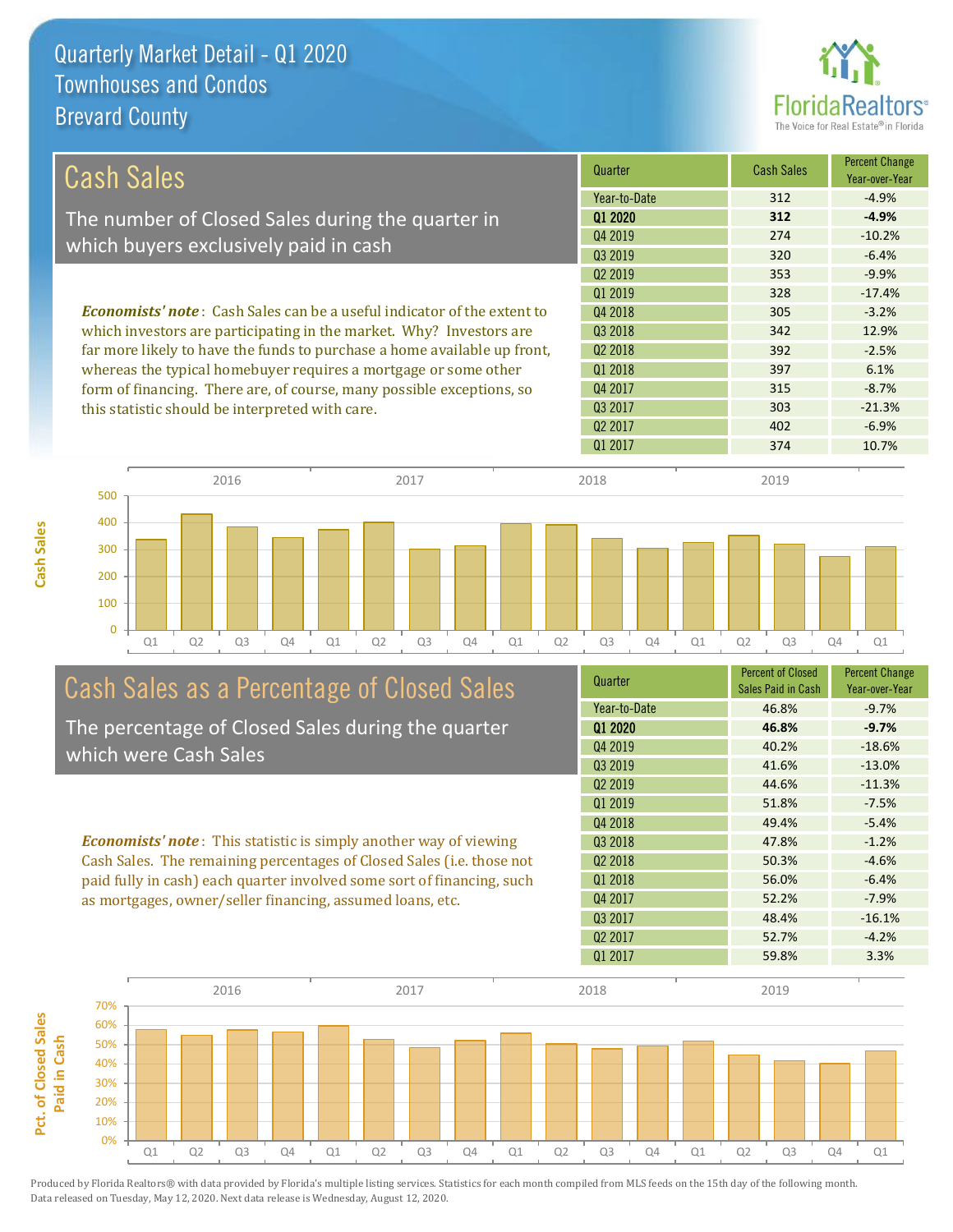

#### *Economists' note* : Median Sale Price is our preferred summary statistic for price activity because, unlike Average Sale Price, Median Sale Price is not sensitive to high sale prices for small numbers of homes that may not be characteristic of the market area. Keep in mind that median price trends over time are not always solely caused by changes in the general value of local real estate. Median sale price only reflects the values of the homes that *sold* each quarter, and the mix of the types of homes that sell can change over time. Q1 2017 \$145,000 4.3% Q3 2017 \$160,000 8.8% Q2 2017 \$160,000 9.6% Q1 2018 **\$158,000** \$158,000 9.0% Q4 2017 \$165,000 13.8% \$189,125 5.1% Q1 2019 \$175,000 10.8% Q2 2018 **\$180,000** 12.5% Q4 2019 \$189,990 \$189,990 Q3 2019 \$187,000 6.9% Q4 2018 **\$175,000** 6.1% Q3 2018 **\$174,950** \$174,950 Q2 2019 Quarter Median Sale Price Percent Change Year-over-Year Q1 2020 **\$193,000 10.3%** Year-to-Date \$193,000 10.3% \$250K 2016 2017 2018 2019 Median Sale Price The median sale price reported for the quarter (i.e. 50% of sales were above and 50% of sales were below)



### Average Sale Price

The average sale price reported for the quarter (i.e. total sales in dollars divided by the number of sales)

*Economists' note* : Usually, we prefer Median Sale Price over Average Sale Price as a summary statistic for home prices. However, Average Sale Price does have its uses—particularly when it is analyzed alongside the Median Sale Price. For one, the relative difference between the two statistics can provide some insight into the market for higher-end homes in an area.

| Quarter             | <b>Average Sale Price</b> | <b>Percent Change</b><br>Year-over-Year |
|---------------------|---------------------------|-----------------------------------------|
| Year-to-Date        | \$244,338                 | 12.0%                                   |
| Q1 2020             | \$244,338                 | 12.0%                                   |
| Q4 2019             | \$226,897                 | 7.9%                                    |
| Q3 2019             | \$218,645                 | 4.9%                                    |
| Q <sub>2</sub> 2019 | \$237,004                 | 8.7%                                    |
| Q1 2019             | \$218,116                 | 9.6%                                    |
| Q4 2018             | \$210,373                 | 5.6%                                    |
| Q3 2018             | \$208,460                 | 11.7%                                   |
| Q <sub>2</sub> 2018 | \$218,061                 | 13.1%                                   |
| Q1 2018             | \$198,987                 | 8.2%                                    |
| Q4 2017             | \$199,292                 | 8.4%                                    |
| Q3 2017             | \$186,581                 | $-2.2%$                                 |
| Q <sub>2</sub> 2017 | \$192,842                 | 2.9%                                    |
| Q1 2017             | \$183,960                 | $-0.8%$                                 |



Produced by Florida Realtors® with data provided by Florida's multiple listing services. Statistics for each month compiled from MLS feeds on the 15th day of the following month. Data released on Tuesday, May 12, 2020. Next data release is Wednesday, August 12, 2020.

**Average Sale Price**

**Average Sale Price**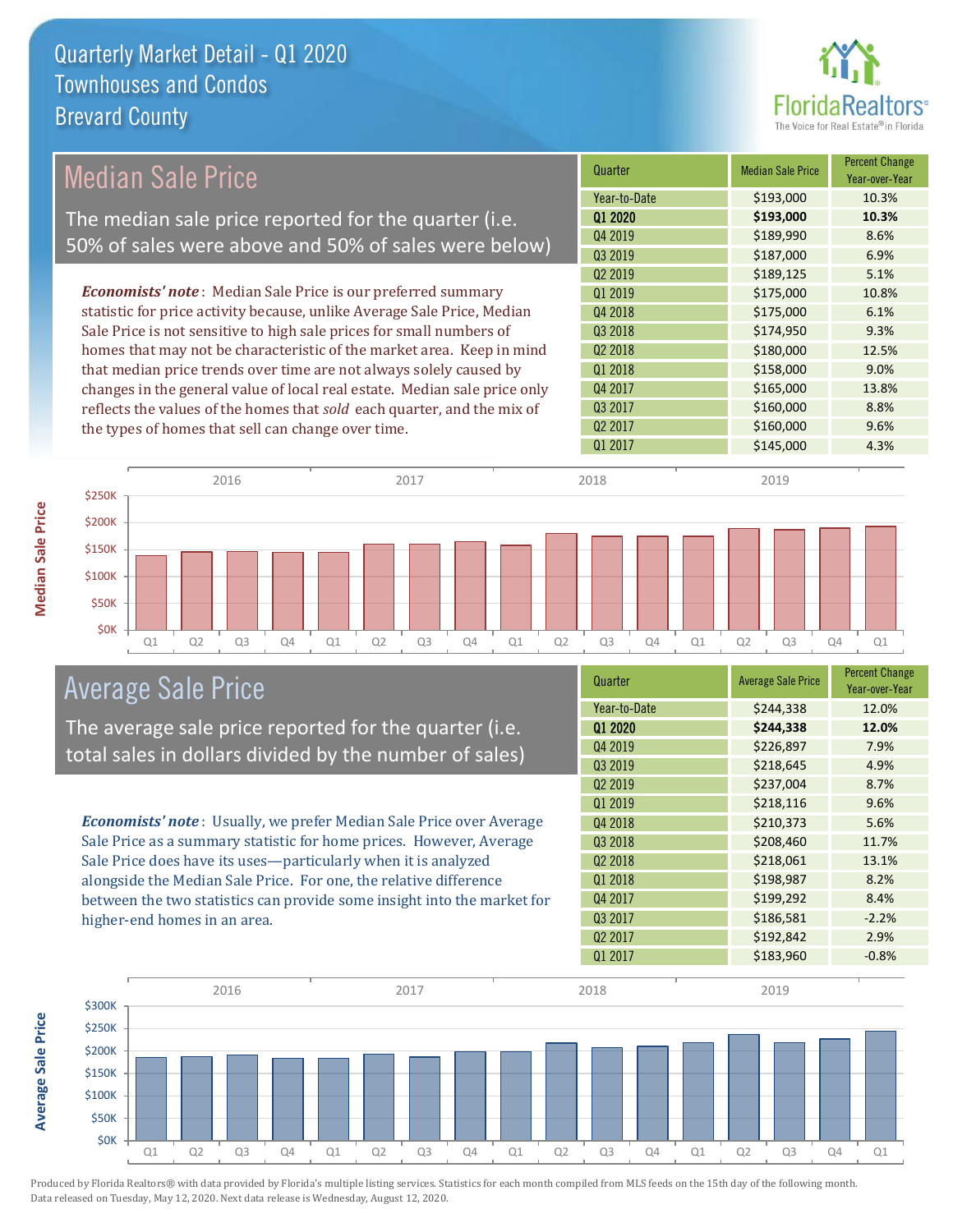

| Dollar Volume                                                                | Quarter             | Dollar Volume   | <b>Percent Change</b><br>Year-over-Year |
|------------------------------------------------------------------------------|---------------------|-----------------|-----------------------------------------|
|                                                                              | Year-to-Date        | \$163.0 Million | 18.0%                                   |
| The sum of the sale prices for all sales which closed                        | 01 2020             | \$163.0 Million | 18.0%                                   |
| during the quarter                                                           | Q4 2019             | \$154.7 Million | 19.0%                                   |
|                                                                              | Q3 2019             | \$168.1 Million | 12.6%                                   |
|                                                                              | 02 2019             | \$187.7 Million | 10.4%                                   |
| <b>Economists' note</b> : Dollar Volume is simply the sum of all sale prices | 01 2019             | \$138.1 Million | $-2.1%$                                 |
| in a given time period, and can quickly be calculated by multiplying         | 04 2018             | \$130.0 Million | 8.2%                                    |
| Closed Sales by Average Sale Price. It is a strong indicator of the health   | Q3 2018             | \$149.3 Million | 27.8%                                   |
| of the real estate industry in a market, and is of particular interest to    | Q <sub>2</sub> 2018 | \$170.1 Million | 15.6%                                   |
| real estate professionals, investors, analysts, and government agencies.     | 01 2018             | \$141.1 Million | 22.7%                                   |
| Potential home sellers and home buyers, on the other hand, will likely       | Q4 2017             | \$120.2 Million | 7.3%                                    |
| be better served by paying attention to trends in the two components         | Q3 2017             | \$116.8 Million | $-8.2%$                                 |
| of Dollar Volume (i.e. sales and prices) individually.                       | Q <sub>2</sub> 2017 | \$147.1 Million | $-0.1%$                                 |



# Median Percent of Original List Price Received

The median of the sale price (as a percentage of the original list price) across all properties selling during the quarter

*Economists' note* : The Median Percent of Original List Price Received is useful as an indicator of market recovery, since it typically rises as buyers realize that the market may be moving away from them and they need to match the selling price (or better it) in order to get a contract on the house. This is usually the last measure to indicate a market has shifted from down to up, so it is what we would call a *lagging* indicator.

| Quarter             | Med. Pct. of Orig.<br><b>List Price Received</b> | <b>Percent Change</b><br>Year-over-Year |
|---------------------|--------------------------------------------------|-----------------------------------------|
| Year-to-Date        | 96.0%                                            | 0.8%                                    |
| Q1 2020             | 96.0%                                            | 0.8%                                    |
| Q4 2019             | 95.6%                                            | 0.5%                                    |
| Q3 2019             | 95.3%                                            | $-0.1%$                                 |
| Q <sub>2</sub> 2019 | 95.6%                                            | $-0.4%$                                 |
| 01 2019             | 95.2%                                            | $-0.3%$                                 |
| Q4 2018             | 95.1%                                            | $-0.3%$                                 |
| Q3 2018             | 95.4%                                            | $-0.3%$                                 |
| Q <sub>2</sub> 2018 | 96.0%                                            | 0.9%                                    |
| 01 2018             | 95.5%                                            | 0.3%                                    |
| Q4 2017             | 95.4%                                            | 1.0%                                    |
| Q3 2017             | 95.7%                                            | 0.8%                                    |
| Q <sub>2</sub> 2017 | 95.1%                                            | 0.1%                                    |
| Q1 2017             | 95.2%                                            | 0.5%                                    |

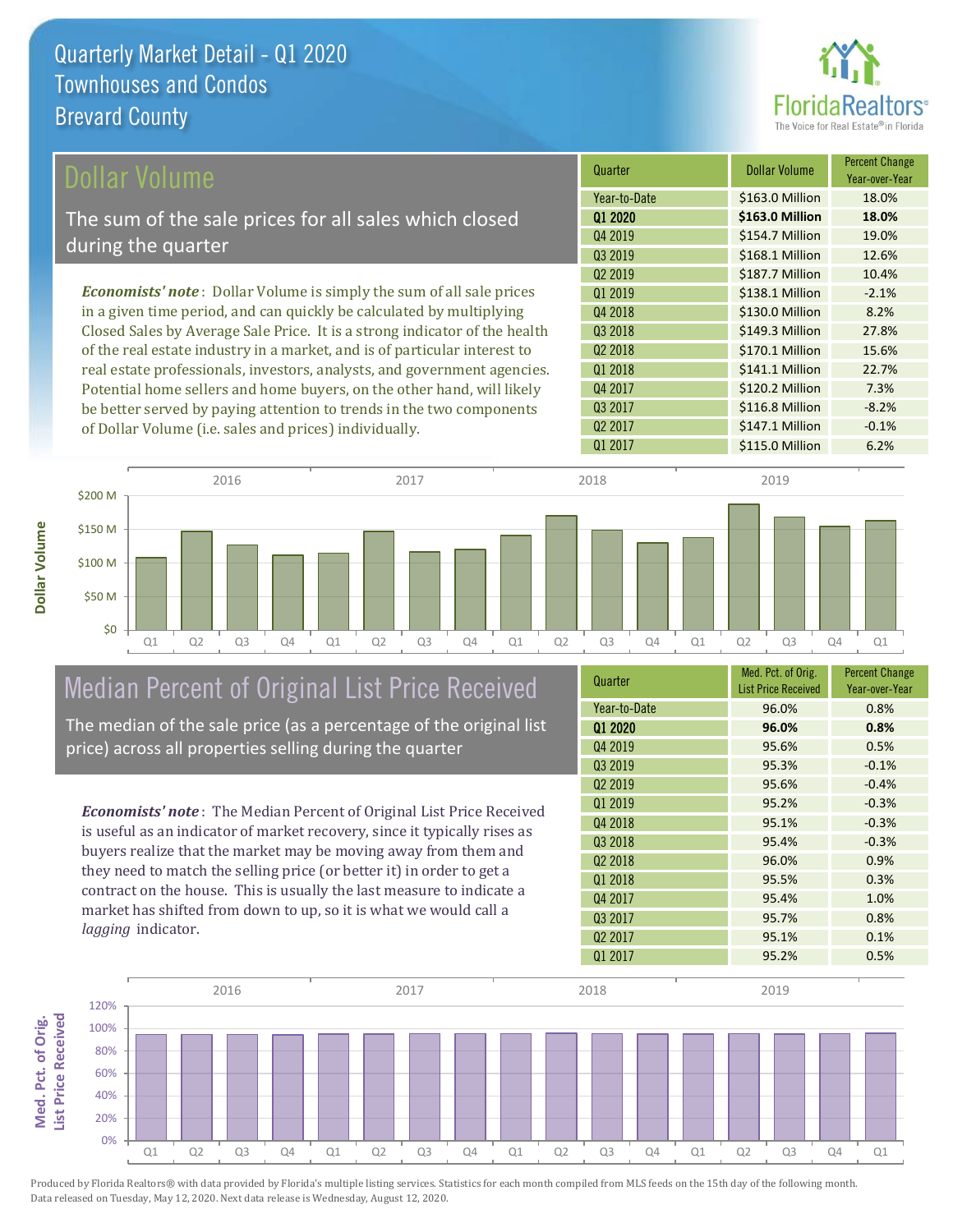

### Median Time to Contract

The median number of days between the listing date and contract date for all Closed Sales during the quarter

*Economists' note* : Like Time to Sale, Time to Contract is a measure of the length of the home selling process calculated for sales which closed during the quarter. The difference is that Time to Contract measures the number of days between the initial listing of a property and the signing of the contract which eventually led to the closing of the sale. When the gap between Median Time to Contract and Median Time to Sale grows, it is usually a sign of longer closing times and/or declining numbers of cash sales.

| Quarter             | <b>Median Time to</b><br>Contract | <b>Percent Change</b><br>Year-over-Year |
|---------------------|-----------------------------------|-----------------------------------------|
| Year-to-Date        | 36 Days                           | $-16.3%$                                |
| Q1 2020             | 36 Days                           | $-16.3%$                                |
| Q4 2019             | 39 Days                           | 8.3%                                    |
| Q3 2019             | 48 Days                           | 60.0%                                   |
| Q <sub>2</sub> 2019 | 42 Days                           | 55.6%                                   |
| Q1 2019             | 43 Days                           | 34.4%                                   |
| Q4 2018             | 36 Days                           | $-2.7%$                                 |
| Q3 2018             | 30 Days                           | 0.0%                                    |
| Q <sub>2</sub> 2018 | 27 Days                           | $-6.9%$                                 |
| Q1 2018             | 32 Days                           | 0.0%                                    |
| Q4 2017             | 37 Days                           | 23.3%                                   |
| Q3 2017             | 30 Days                           | $-21.1%$                                |
| Q <sub>2</sub> 2017 | 29 Days                           | $-17.1%$                                |
| Q1 2017             | 32 Days                           | $-17.9%$                                |



### Median Time to Sale

**Median Time to** 

**Median Time to** 

The median number of days between the listing date and closing date for all Closed Sales during the quarter

*Economists' note* : Time to Sale is a measure of the length of the home selling process, calculated as the number of days between the initial listing of a property and the closing of the sale. *Median* Time to Sale is the amount of time the "middle" property selling this month was on the market. That is, 50% of homes selling this month took *less* time to sell, and 50% of homes took *more* time to sell. Median Time to Sale gives a more accurate picture than Average Time to Sale, which can be skewed upward by small numbers of properties taking an abnormally long time to sell.

| Quarter             | <b>Median Time to Sale</b> | <b>Percent Change</b><br>Year-over-Year |
|---------------------|----------------------------|-----------------------------------------|
| Year-to-Date        | 77 Days                    | $-2.5%$                                 |
| Q1 2020             | 77 Days                    | $-2.5%$                                 |
| Q4 2019             | 79 Days                    | 14.5%                                   |
| Q3 2019             | 85 Days                    | 28.8%                                   |
| Q <sub>2</sub> 2019 | 78 Days                    | 18.2%                                   |
| 01 2019             | 79 Days                    | 14.5%                                   |
| Q4 2018             | 69 Days                    | $-8.0%$                                 |
| Q3 2018             | 66 Days                    | $-5.7%$                                 |
| Q <sub>2</sub> 2018 | 66 Days                    | $-2.9%$                                 |
| Q1 2018             | 69 Days                    | $-1.4%$                                 |
| Q4 2017             | 75 Days                    | 4.2%                                    |
| Q3 2017             | 70 Days                    | $-9.1%$                                 |
| Q <sub>2</sub> 2017 | 68 Days                    | $-12.8%$                                |
| Q1 2017             | 70 Days                    | $-11.4%$                                |

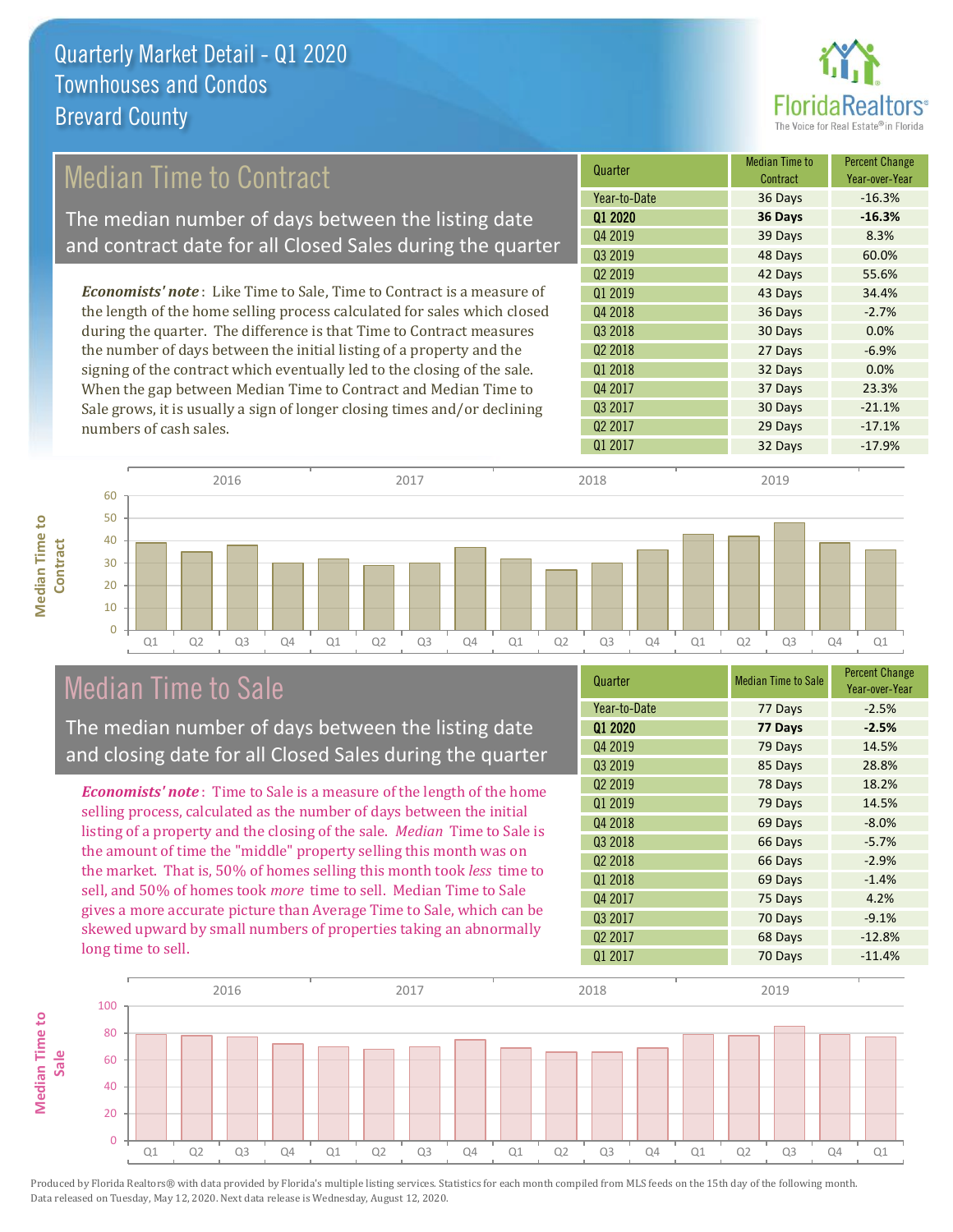

| <b>New Pending Sales</b>                                                      | Quarter             | <b>New Pending Sales</b> | <b>Percent Change</b><br>Year-over-Year |
|-------------------------------------------------------------------------------|---------------------|--------------------------|-----------------------------------------|
|                                                                               | Year-to-Date        | 786                      | $-2.2%$                                 |
| The number of listed properties that went under                               | 01 2020             | 786                      | $-2.2%$                                 |
| contract during the quarter                                                   | Q4 2019             | 689                      | 23.0%                                   |
|                                                                               | 03 2019             | 775                      | 5.6%                                    |
|                                                                               | Q <sub>2</sub> 2019 | 846                      | 1.6%                                    |
| <b>Economists' note:</b> Because of the typical length of time it takes for a | 01 2019             | 804                      | $-11.5%$                                |
| sale to close, economists consider Pending Sales to be a decent               | Q4 2018             | 560                      | $-10.8%$                                |
| indicator of potential future Closed Sales. It is important to bear in        | Q3 2018             | 734                      | 10.0%                                   |
| mind, however, that not all Pending Sales will be closed successfully.        | Q <sub>2</sub> 2018 | 833                      | 2.8%                                    |
| So, the effectiveness of Pending Sales as a future indicator of Closed        | 01 2018             | 908                      | 12.8%                                   |
| Sales is susceptible to changes in market conditions such as the              | Q4 2017             | 628                      | 10.0%                                   |
| availability of financing for homebuyers and the inventory of                 | Q3 2017             | 667                      | $-12.9%$                                |
| distressed properties for sale.                                               | Q <sub>2</sub> 2017 | 810                      | 8.7%                                    |



# New Listings

The number of properties put onto the market during the quarter

*Economists' note* : New Listings tend to rise in delayed response to increasing prices, so they are often seen as a lagging indicator of market health. As prices rise, potential sellers raise their estimations of value—and in the most recent cycle, rising prices have freed up many potential sellers who were previously underwater on their mortgages. Note that in our calculations, we take care to not include properties that were recently taken off the market and quickly relisted, since these are not really *new* listings.

| Quarter             | <b>New Listings</b> | <b>Percent Change</b><br>Year-over-Year |
|---------------------|---------------------|-----------------------------------------|
| Year-to-Date        | 939                 | $-5.8%$                                 |
| 01 2020             | 939                 | $-5.8%$                                 |
| Q4 2019             | 835                 | 8.2%                                    |
| Q3 2019             | 783                 | $-11.1%$                                |
| Q <sub>2</sub> 2019 | 977                 | 1.2%                                    |
| Q1 2019             | 997                 | $-6.8%$                                 |
| Q4 2018             | 772                 | 5.5%                                    |
| Q3 2018             | 881                 | 15.0%                                   |
| Q <sub>2</sub> 2018 | 965                 | 7.8%                                    |
| 01 2018             | 1,070               | 11.2%                                   |
| Q4 2017             | 732                 | 3.8%                                    |
| Q3 2017             | 766                 | 0.8%                                    |
| Q <sub>2</sub> 2017 | 895                 | 2.8%                                    |
| 01 2017             | 962                 | $-1.9%$                                 |

 $Q1\,2017$  805 5.2%



Produced by Florida Realtors® with data provided by Florida's multiple listing services. Statistics for each month compiled from MLS feeds on the 15th day of the following month.

Data released on Tuesday, May 12, 2020. Next data release is Wednesday, August 12, 2020.

**New Listings**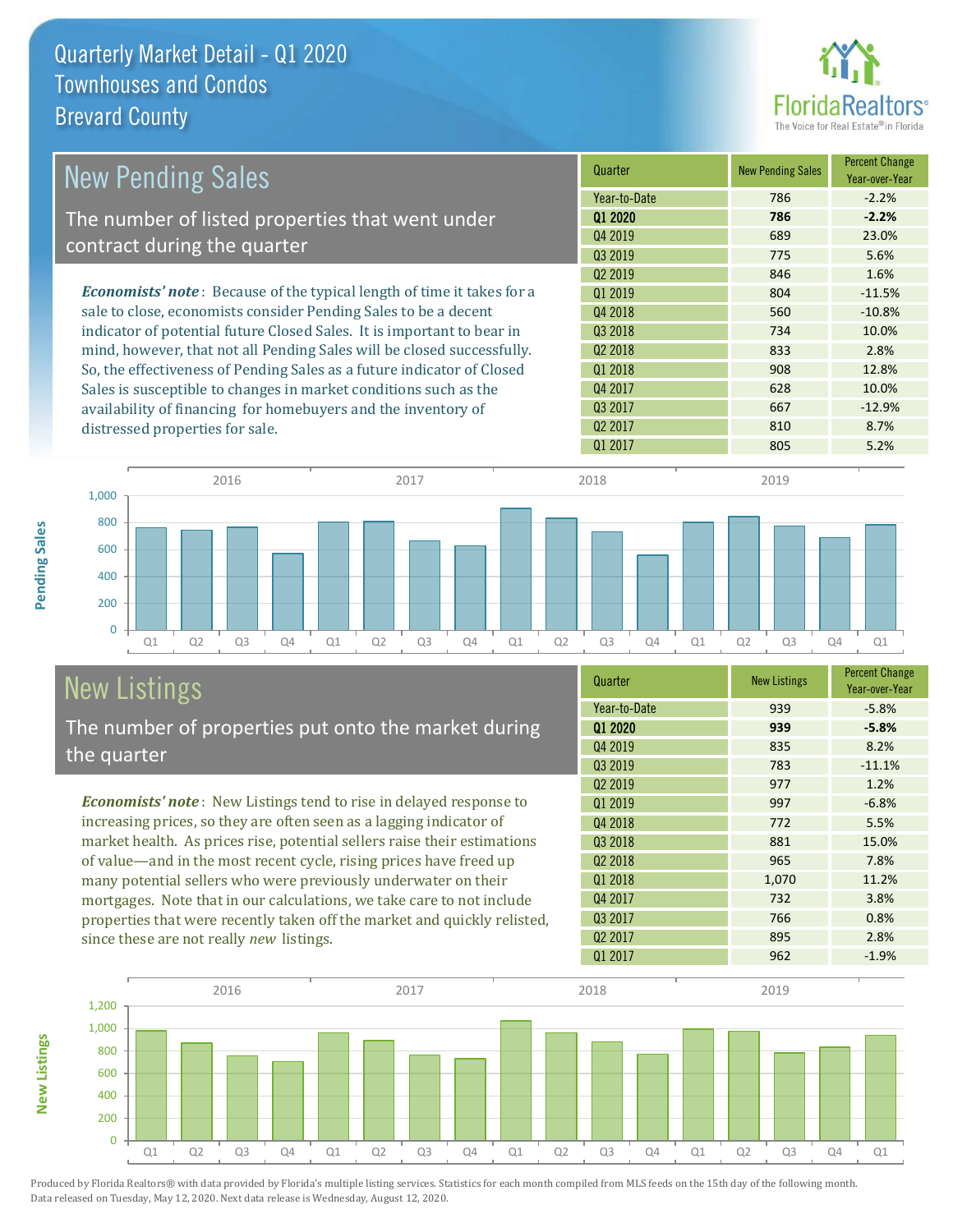

| Inventory (Active Listings)                                                  | Quarter             | Inventory | <b>Percent Change</b><br>Year-over-Year |
|------------------------------------------------------------------------------|---------------------|-----------|-----------------------------------------|
|                                                                              | YTD (Monthly Avg)   | 829       | $-13.8%$                                |
| The number of property listings active at the end of                         | 01 2020             | 852       | $-8.5%$                                 |
| the quarter                                                                  | Q4 2019             | 767       | $-15.2%$                                |
|                                                                              | Q3 2019             | 797       | $-2.7%$                                 |
|                                                                              | Q <sub>2</sub> 2019 | 888       | 14.6%                                   |
| <b>Economists' note</b> : There are a number of ways to define and calculate | 01 2019             | 931       | 18.3%                                   |
| Inventory. Our method is to simply count the number of active listings       | Q4 2018             | 904       | 23.8%                                   |
| on the last day of the quarter, and hold this number to compare with         | Q3 2018             | 819       | 10.8%                                   |
| the same quarter the following year. Inventory rises when New                | Q <sub>2</sub> 2018 | 775       | 0.8%                                    |
| Listings are outpacing the number of listings that go off-market             | 01 2018             | 787       | $-2.1%$                                 |
| (regardless of whether they actually sell). Likewise, it falls when New      | Q4 2017             | 730       | $-6.9%$                                 |

Q1 Q2 Q3 Q4 Q1 Q2 Q3 Q4 Q1 Q2 Q3 Q4 Q1 Q2 Q3 Q4 Q1  $\overline{0}$ 200 400 600 800 1,000 2016 2017 2018 2019

# Months Supply of Inventory

An estimate of the number of months it will take to deplete the current Inventory given recent sales rates

Listings aren't keeping up with the rate at which homes are going off-

*Economists' note* : MSI is a useful indicator of market conditions. The benchmark for a balanced market (favoring neither buyer nor seller) is 5.5 months of inventory. Anything higher is traditionally a buyers' market, and anything lower is a sellers' market. There is no single accepted way of calculating MSI. A common method is to divide current Inventory by the most recent month's Closed Sales count, but this count is a usually poor predictor of future Closed Sales due to seasonal cycles. To eliminate seasonal effects, we use the 12-month average of monthly Closed Sales instead.

| Quarter                  | <b>Months Supply</b> | <b>Percent Change</b><br>Year-over-Year |
|--------------------------|----------------------|-----------------------------------------|
| <b>YTD (Monthly Avg)</b> | 3.4                  | $-19.0%$                                |
| 01 2020                  | 3.5                  | $-14.6%$                                |
| Q4 2019                  | 3.2                  | $-15.8%$                                |
| Q3 2019                  | 3.4                  | $-2.9%$                                 |
| Q <sub>2</sub> 2019      | 3.9                  | 14.7%                                   |
| Q1 2019                  | 4.1                  | 17.1%                                   |
| Q4 2018                  | 3.8                  | 15.2%                                   |
| 03 2018                  | 3.5                  | 2.9%                                    |
| Q <sub>2</sub> 2018      | 3.4                  | $-2.9%$                                 |
| 01 2018                  | 3.5                  | $-2.8%$                                 |
| Q4 2017                  | 3.3                  | $-8.3%$                                 |
| Q3 2017                  | 3.4                  | 0.0%                                    |
| Q <sub>2</sub> 2017      | 3.5                  | $-7.9%$                                 |
| Q1 2017                  | 3.6                  | $-10.0%$                                |

 $Q1\,2017$  804 -8.5%

Q3 2017 **2017 2018 2017 2018 2017 2018 2018 2018 2018** Q2 2017 **769** -9.4%



Produced by Florida Realtors® with data provided by Florida's multiple listing services. Statistics for each month compiled from MLS feeds on the 15th day of the following month. Data released on Tuesday, May 12, 2020. Next data release is Wednesday, August 12, 2020.

market.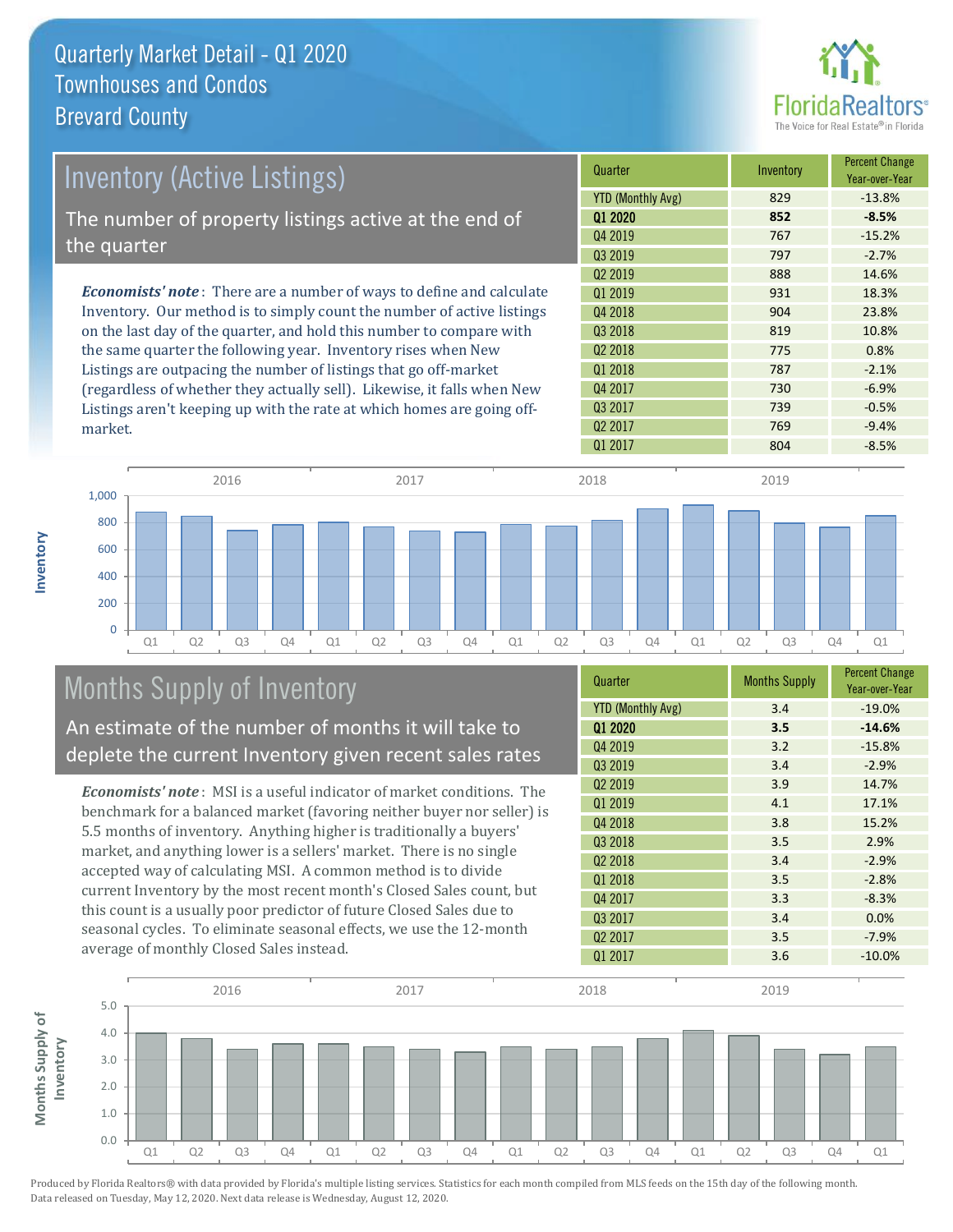

## Closed Sales by Sale Price

The number of sales transactions which closed during the quarter

*Economists' note:* Closed Sales are one of the simplest—yet most important—indicators for the residential real estate market. When comparing Closed Sales across markets of different sizes, we recommend comparing the percent changes in sales rather than the number of sales. Closed Sales (and many other market metrics) are affected by seasonal cycles, so actual trends are more accurately represented by year-over-year changes (i.e. comparing a quarter's sales to the amount of sales in the same quarter in the previous year), rather than changes from one quarter to the next.

| Sale Price            | <b>Closed Sales</b> | <b>Percent Change</b><br>Year-over-Year |
|-----------------------|---------------------|-----------------------------------------|
| Less than \$50,000    | 8                   | 0.0%                                    |
| \$50,000 - \$99,999   | 84                  | $-15.2%$                                |
| $$100,000 - $149,999$ | 133                 | $-5.7%$                                 |
| $$150,000 - $199,999$ | 123                 | 2.5%                                    |
| \$200,000 - \$249,999 | 72                  | $-11.1%$                                |
| \$250,000 - \$299,999 | 70                  | 45.8%                                   |
| \$300,000 - \$399,999 | 92                  | 33.3%                                   |
| \$400,000 - \$599,999 | 51                  | 10.9%                                   |
| \$600,000 - \$999,999 | 32                  | 52.4%                                   |
| \$1,000,000 or more   | $\mathfrak{p}$      | N/A                                     |



### Median Time to Contract by Sale Price The median number of days between the listing date and contract date for all Closed Sales during the quarter

*Economists' note* : Like Time to Sale, Time to Contract is a measure of the length of the home selling process calculated for sales which closed during the quarter. The difference is that Time to Contract measures the number of days between the initial listing of a property and the signing of the contract which eventually led to the closing of the sale. When the gap between Median Time to Contract and Median Time to Sale grows, it is usually a sign of longer closing times and/or declining numbers of cash sales.

| <b>Sale Price</b>     | <b>Median Time to</b><br>Contract | <b>Percent Change</b><br>Year-over-Year |
|-----------------------|-----------------------------------|-----------------------------------------|
| Less than \$50,000    | 24 Days                           | $-25.0%$                                |
| $$50,000 - $99,999$   | 20 Days                           | $-25.9%$                                |
| $$100,000 - $149,999$ | 31 Days                           | $-26.2%$                                |
| \$150,000 - \$199,999 | 31 Days                           | $-22.5%$                                |
| \$200,000 - \$249,999 | 47 Days                           | 9.3%                                    |
| \$250,000 - \$299,999 | 34 Days                           | $-43.3%$                                |
| \$300,000 - \$399,999 | 52 Days                           | $-16.1%$                                |
| \$400,000 - \$599,999 | 54 Days                           | $-53.4%$                                |
| \$600,000 - \$999,999 | 101 Days                          | 152.5%                                  |
| \$1,000,000 or more   | 201 Days                          | N/A                                     |



**Closed Sales**

**Median Time to Contract Median Time to Contract**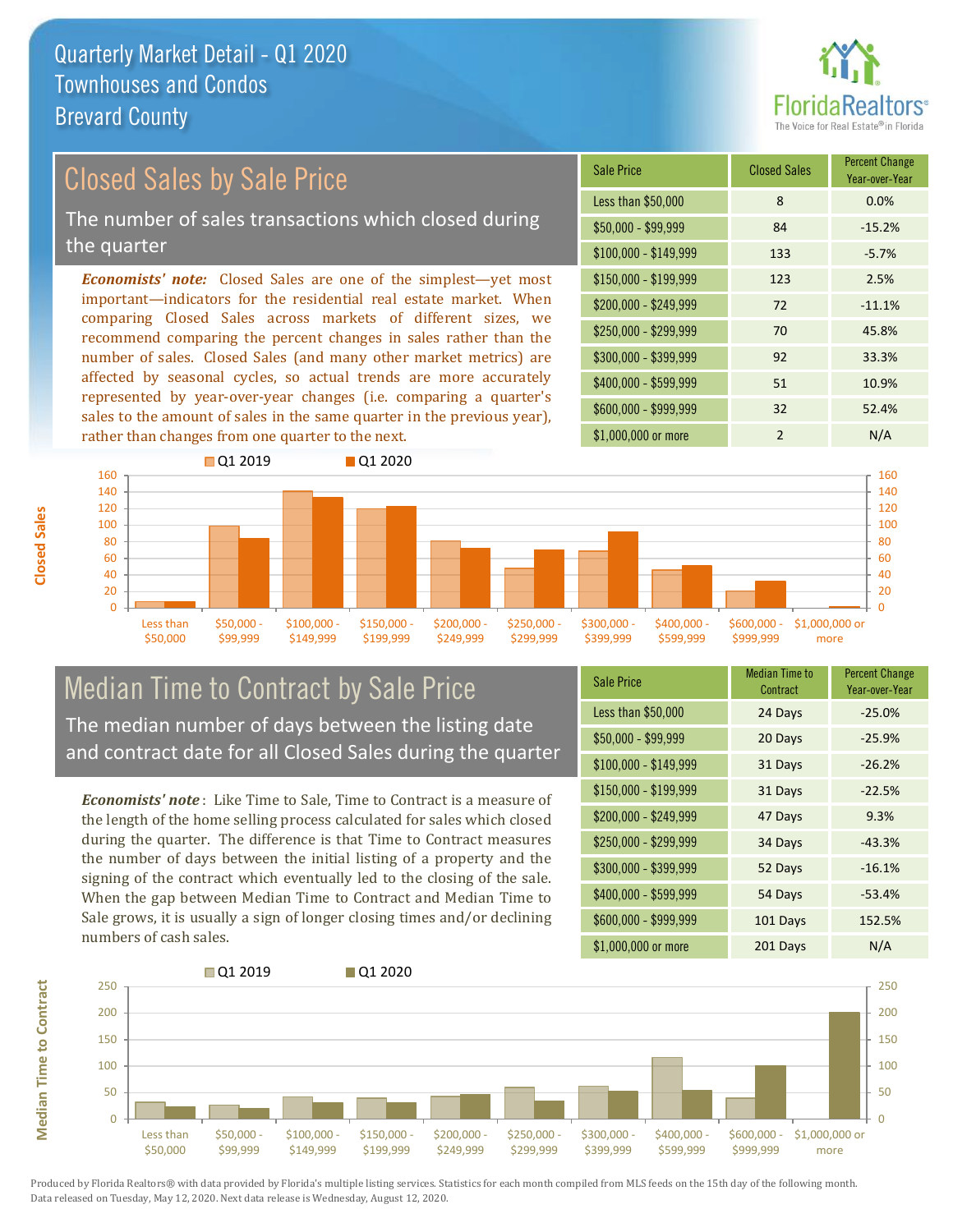

# New Listings by Initial Listing Price

The number of properties put onto the market during the quarter

*Economists' note:* New Listings tend to rise in delayed response to increasing prices, so they are often seen as a lagging indicator of market health. As prices rise, potential sellers raise their estimations of value—and in the most recent cycle, rising prices have freed up many potential sellers who were previously underwater on their mortgages. Note that in our calculations, we take care to not include properties that were recently taken off the market and quickly relisted, since these are not really *new* listings.





### Inventory by Current Listing Price The number of property listings active at the end of the quarter

*Economists' note* : There are a number of ways to define and calculate Inventory. Our method is to simply count the number of active listings on the last day of the quarter, and hold this number to compare with the same quarter the following year. Inventory rises when New Listings are outpacing the number of listings that go off-market (regardless of whether they actually sell). Likewise, it falls when New Listings aren't keeping up with the rate at which homes are going offmarket.

| <b>Current Listing Price</b> | Inventory | <b>Percent Change</b><br>Year-over-Year |
|------------------------------|-----------|-----------------------------------------|
| Less than \$50,000           | 3         | $-66.7%$                                |
| $$50,000 - $99,999$          | 57        | $-16.2%$                                |
| $$100,000 - $149,999$        | 97        | $-33.1%$                                |
| $$150,000 - $199,999$        | 116       | $-3.3%$                                 |
| \$200,000 - \$249,999        | 78        | $-24.3%$                                |
| \$250,000 - \$299,999        | 97        | $-6.7%$                                 |
| \$300,000 - \$399,999        | 162       | $-20.6%$                                |
| \$400,000 - \$599,999        | 132       | 34.7%                                   |
| \$600,000 - \$999,999        | 71        | 9.2%                                    |
| \$1,000,000 or more          | 39        | 160.0%                                  |



Produced by Florida Realtors® with data provided by Florida's multiple listing services. Statistics for each month compiled from MLS feeds on the 15th day of the following month. Data released on Tuesday, May 12, 2020. Next data release is Wednesday, August 12, 2020.

**Inventory**